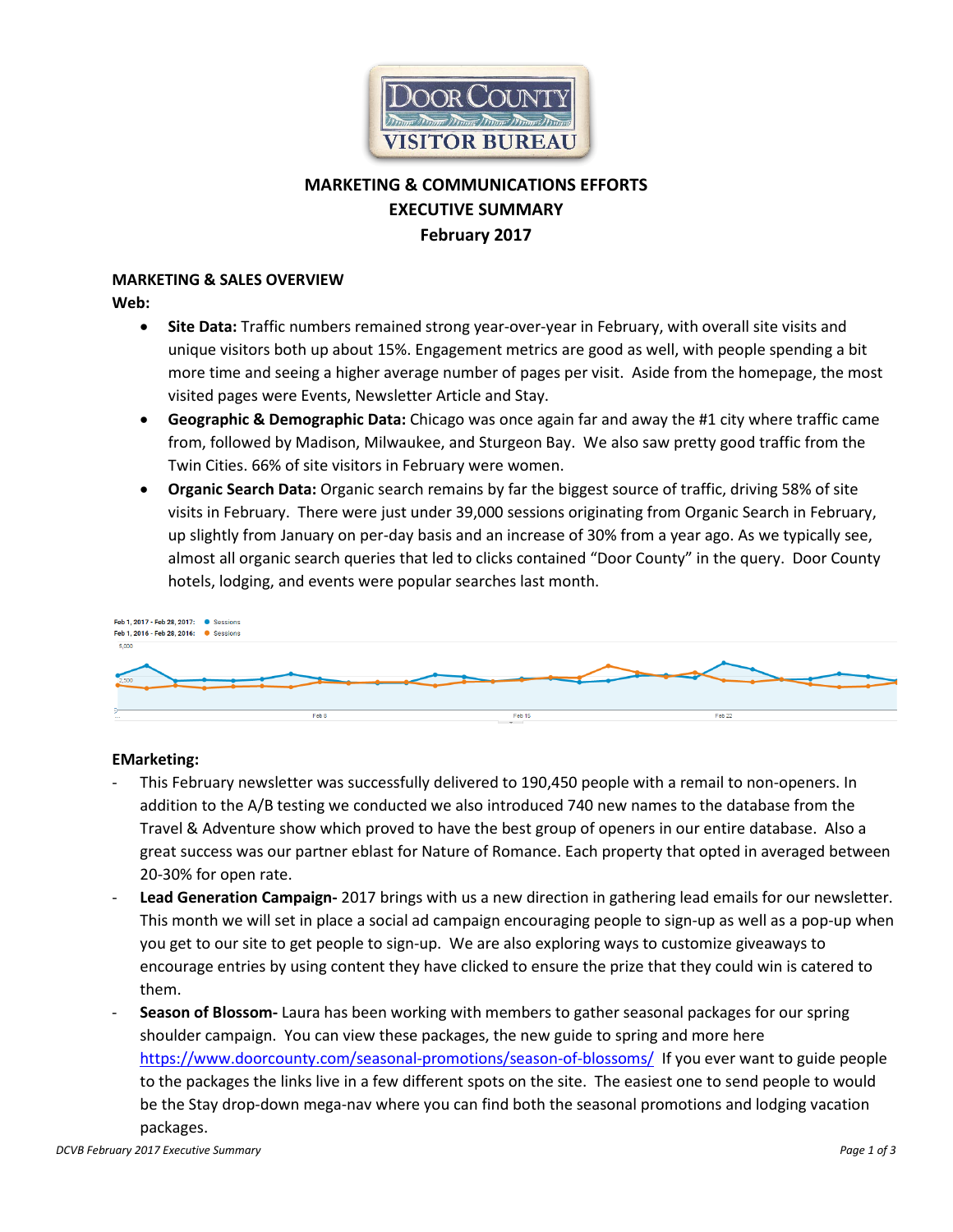#### **GLOSSARY:**

-

*CTR = Unique or Total Clicks divided by Total Delivered CTO = Unique or Total Clicks divided by Unique or Total Opened Clicks = Clicks on a link on the home page of the newsletter and clicks on to the other newsletter pages PPC = Pay Per Click* 

#### **Our Door County- Nature in Art**

If you haven't checked it out already, our new Our Door County video is out and is almost guaranteed to give you goosebumps. Nature in Art takes a look back at the individuals that put their heart, soul and talent into what Door County's art and nature scene is today. Videos can be found at [www.DoorCounty.com/ourdoorcounty](http://www.doorcounty.com/ourdoorcounty) Later this month we will have a teaser spot to promote the entire series as well as a seasonal video highlighting spring and lighthouses. A short snippet of spring activities will also be added to the header on our homepage and play automatically when the page is opened.



**Groups Sales:** In February, we worked with 6 general group tours, followed up with 314 tour operators from this year's ABA Conference by mailing our Visitor Guide and conducted 1 hotel search.

**Meeting/Event Sales:** In February, we worked with 2 car clubs, 3 weddings, 1 family reunion, 2 association meetings and conducted 2 hotel searches. The 2017 Wedding Guide was sent to print and will be available to send out to wedding inquiries.

**Social:** Facebook is up to 88,394 follower's vs 73,494 followers in February of 2016. February friend impressions referring to our page was 17,567,697. Facebook Video views reaching almost 41k with the most coming from Explore the Door Live at the Ridges, ETD Live sledding the 360 Cana Island Video. Twitter currently has 5,264 followers that brought us 4.7million impressions. Instagram has grown to 19,900 follower's vs 6,429 the same time last year.

#### **Media:**

• Between our digital ads, out of home, print, and social we garnered 833,234 impressions in December. This includes social media ads, Beloit Visitor Center recharge stations, Google Adwords, Facebook Ads, Brand USA Travel Guide and WI Tourism & Travel Guide.

**Visitor Guide:** Hard copy visitor guide requests and online visitor guide visits (combined total) for February 2017 were 2,746 (1,670 hard copy & 1,076 online) vs 3.634 in February of last year. Online Winter Guide visits were 504.

**Destination Next:** We are just finalizing the survey and you should be seeing it in your inbox by the end of the week. Thank you in advance for taking the time to fill it out.